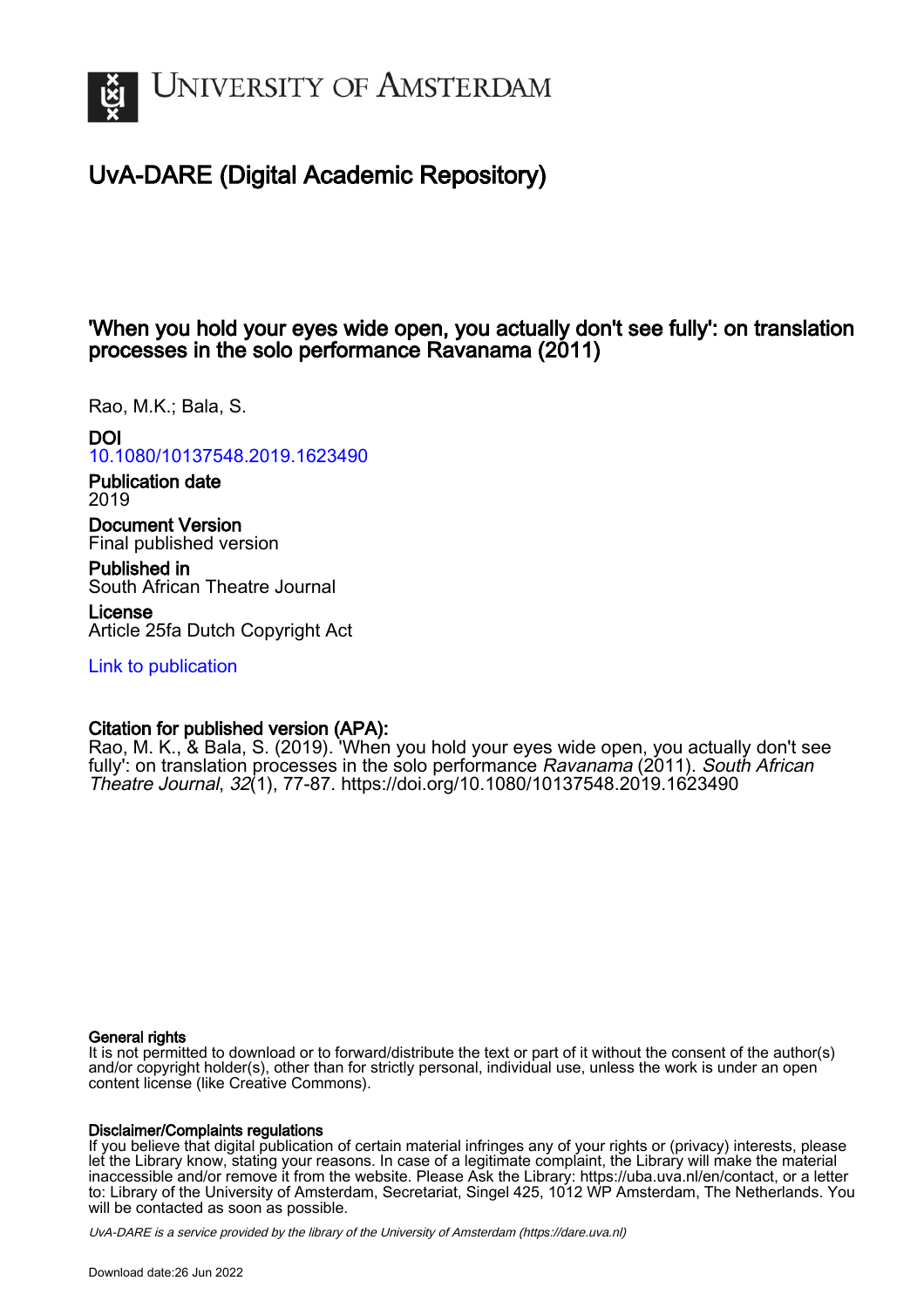

## INTERVIEW

## 'When you hold your eyes wide open, you actually don't see fully': on translation processes in the solo performance Ravanama (2011)

Maya Krishna Rao in conversation with Sruti Bala\*

Maya Krishna Rao is a well-known name in contemporary Indian theatre, most widely known for her solo shows and for her performances in protest events in support of women's rights and social justice. Each of her performances has a distinctive vocabulary and form, ranging from dance theatre, multimedia performance, to rock concerts and stand-up comedy. Rao's performances are inspired by her training in Kathakali, allowing her to straddle the worlds of dance and theatre in the search for a contemporary language of performance. The themes respond acutely to issues in contemporary India and offer sharp glimpses of urban life. She has been commissioned by prestigious international theatre festivals and has travelled widely with her shows. She is a recipient of the prestigious Sangeet Natak Akademi Award for acting in 2010, which she returned in 2015 in protest against what she described as the government's indifference to the growing intolerance in India. Maya Rao was Professor at the Shiv Nadar University till 2017, where she taught Theatre for Education and Social Transformation.

This conversation took place in the framework of the research project on translation and performance (in collaboration with the University of Cape Town and the University of Amsterdam, 2016–19). Rao shared her reflections on the artistic processes of translation in the solo performance 'Ravanama'. The conversation took place in July 2017 at Adishakti Laboratory for Theatre Arts & Research in Pondicherry, India.

From the programme notes of Ravanama<sup>[1](#page-11-0)</sup>

There are several stories about Ravana, the mythological character, that have crossed each other in the making of this piece. The performance begins with an 'actor' on stage in search of Ravana. Why is she so attracted to him while all the world considers him evil? Is it the appeal of the Kathakali theatre form, which depicts Ravana in high scale and grandeur? This takes her to all the stories around him. With every plunge into a fresh story and the world of Kathakali, there emerges a further revelation of Ravana.

What happened after the Ramayana ended? What remained after the story was over? According to one version of the story, Ravana never died, instead he took the form of a bird and made the forest his home. In another version, Sita, the woman he desired, was actually his long-forgotten daughter, given away at birth, because she came with a curse, that one day she would be the cause of her father, Ravana's death. A performance about love, longing, the quest for a character, of a form.

<sup>\*</sup>Corresponding author. Email: [s.bala@uva.nl](mailto:s.bala@uva.nl)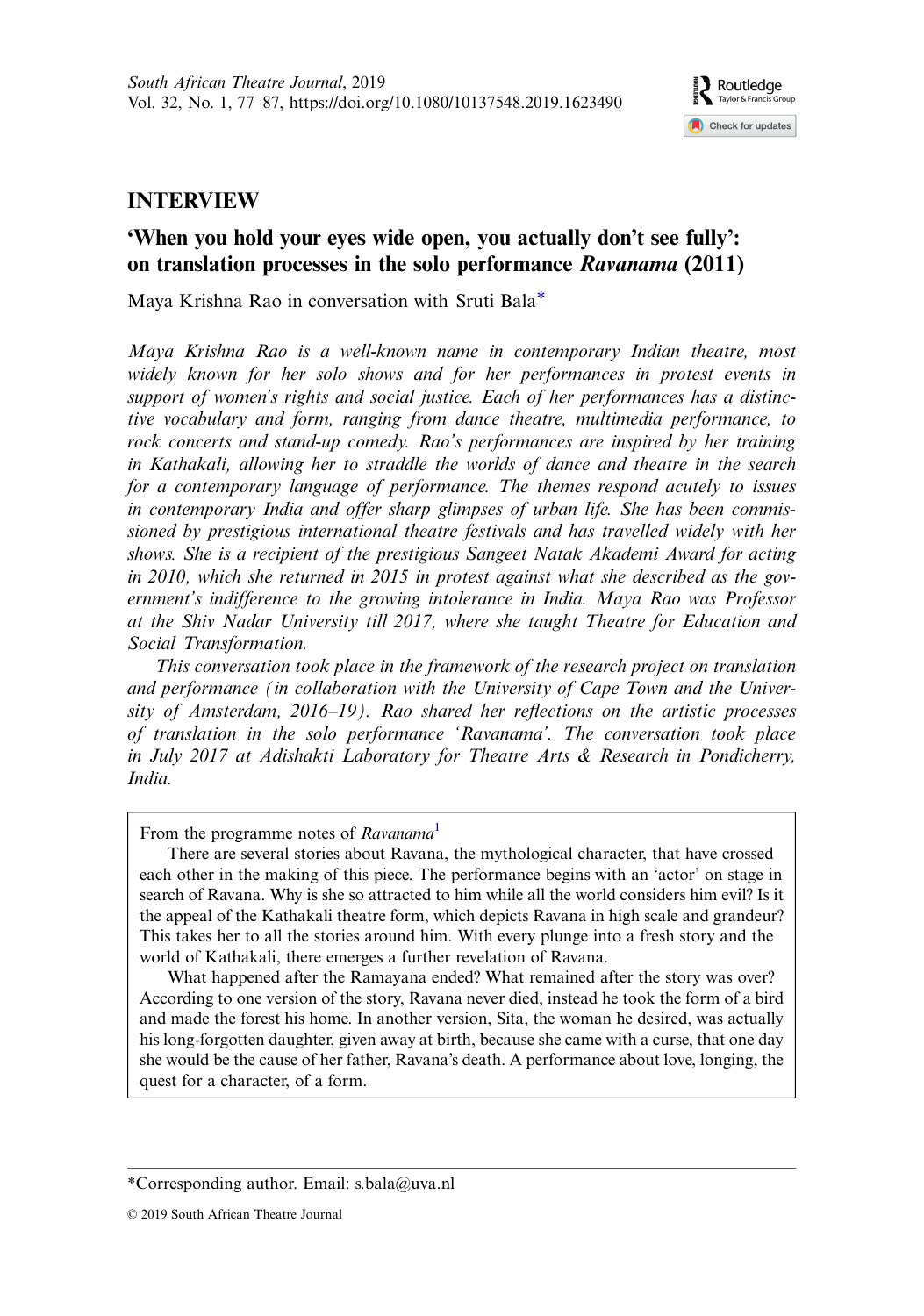### How did you come to work on this performance?

Rustom Bharucha, who was director of two seasons of the Ramayana Festival, encouraged me to develop a performance around a character drawn from the Ramayana. Adishakti Laboratory for Theatre Arts & Research commissioned the production to be performed on the occasion of the Ramayana seminar in Pondicherry in 2011. I initially hesitated, because I had no particular affinity to the main figures of Rama or Sita. Also, in those days, Ramayana had become politically charged in India in the wake of the Ayodhya<sup>[2](#page-11-0)</sup> controversy. It took a while to realize that one of my favourite characters, Ravana, was also a driving force of the Ramayana. I had for long been fascinated by the complexity of this character and had wanted to explore him in my own idiom and performance vocabulary. Ravana features prominently in Kathakali, the dance form I have extensively studied with my Kathakali guru (teacher), Sadanam Balakrishnan. In the Kathakali repertoire, Ravana is not in any way simply 'evil' as he is depicted in popular art forms. He is much more. I had often thought there was something contemporary about his predicament and he needed to be 'searched for' on the floor of a rehearsal space. In conceptualizing the performance, I also found inspiration in the scholarship of A. K. Ramanujan, Paula Richman and David Shulman, through the many little-known stories they brought to light and their insightful essays on the Ramayana.

## Explain your choice of the title Ravanama

The title of the performance references Baburnama ('The Memoirs of Babur'), which is the title of the autobiography or travelogue of the Mughal Emperor Babur (1483– 1530). I suppose it was my way of commenting on the mobilization of religious sentiment towards political violence in present-day India. In the title, I hint at the correlations between Ravana and Babur. To me there is a simplistic reduction in the labelling of the Mughal emperor Babur as barbarous, comparable to that of Ravana as evil. The Baburnama is in fact a rich historical source, full of details of the flora and fauna of the places that Babur travelled to in West and Central Asia. What might a memoir of Ravana look like?

#### How did you go about translating the myth of Ravana into performance?

Mythology is like a river that generates tributaries, it has side stories and minor stories that disseminate and propagate their own stories in their own ways, over time. In fact, a myth stops being a myth when it is fixed or loses its potential to be spun into new stories. Unlike other genres of stories, the myth to me has a highly generative potential, it is constantly unfolding. It also carries a different aesthetic than other stories, in the way one can find inspiration in its fragments, it provides clues, it is not restricted to its main plot.

I approached the mythical figure of Ravana through the form of Kathakali, which itself is a dynamic, living form, and, besides this, through my own particular way of devising performance. There is, therefore, no one-to-one translation process in the way one speaks of translating from one recognizable original to another clearly outlined language. The myth, a classical form, and my own performance style, all of these are intertwined and conversing with each other in Ravanama.

I started practicing Kathakali as a child of around seven years, and gave it up as a teenager, then wanting to do what I called 'modern' theatre. I was ready to go back to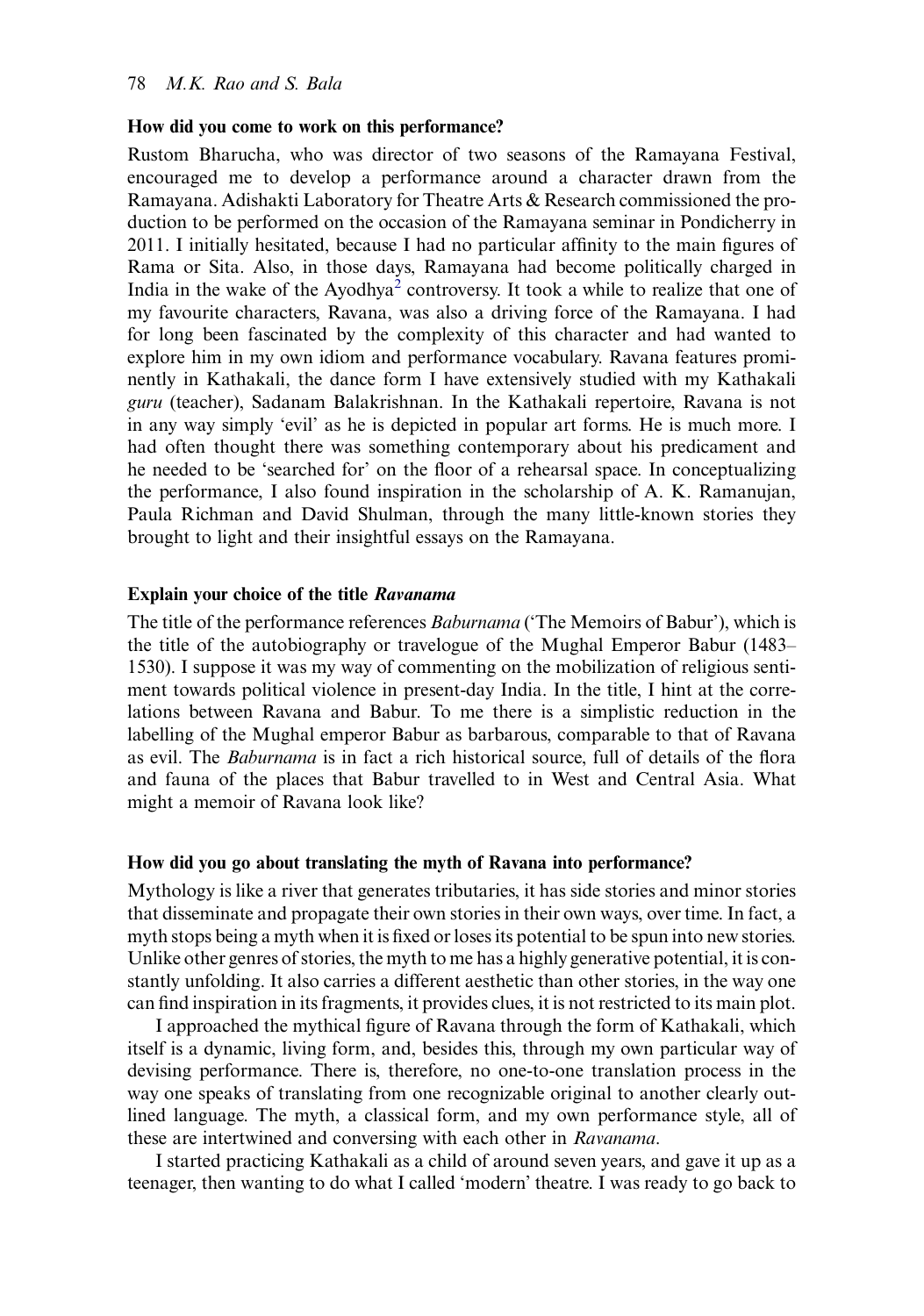Kathakali only at 28. There are, of course, the obvious challenges of 'returning' to the form when the body is older and different, but it was through this return that I was able to discover for myself the richness of Kathakali. That insight comes through practice. My question in creating the performance was not how to perform a Kathakali version of Ravana. Rather it was how can I approach Ravana, in the here and now, using my own improvisational practice to re-enter the form of Kathakali.



You begin the performance with a few sequences of how you, Maya, might start the play. Is this trope of the 'actor in search of a character' what you mean by 'approaching Ravana'?

The choice of 'I could start like this … ' was a dramaturgical one, as a device to enter fresh stories. But there is more to it than the 'actor in search of character' idea.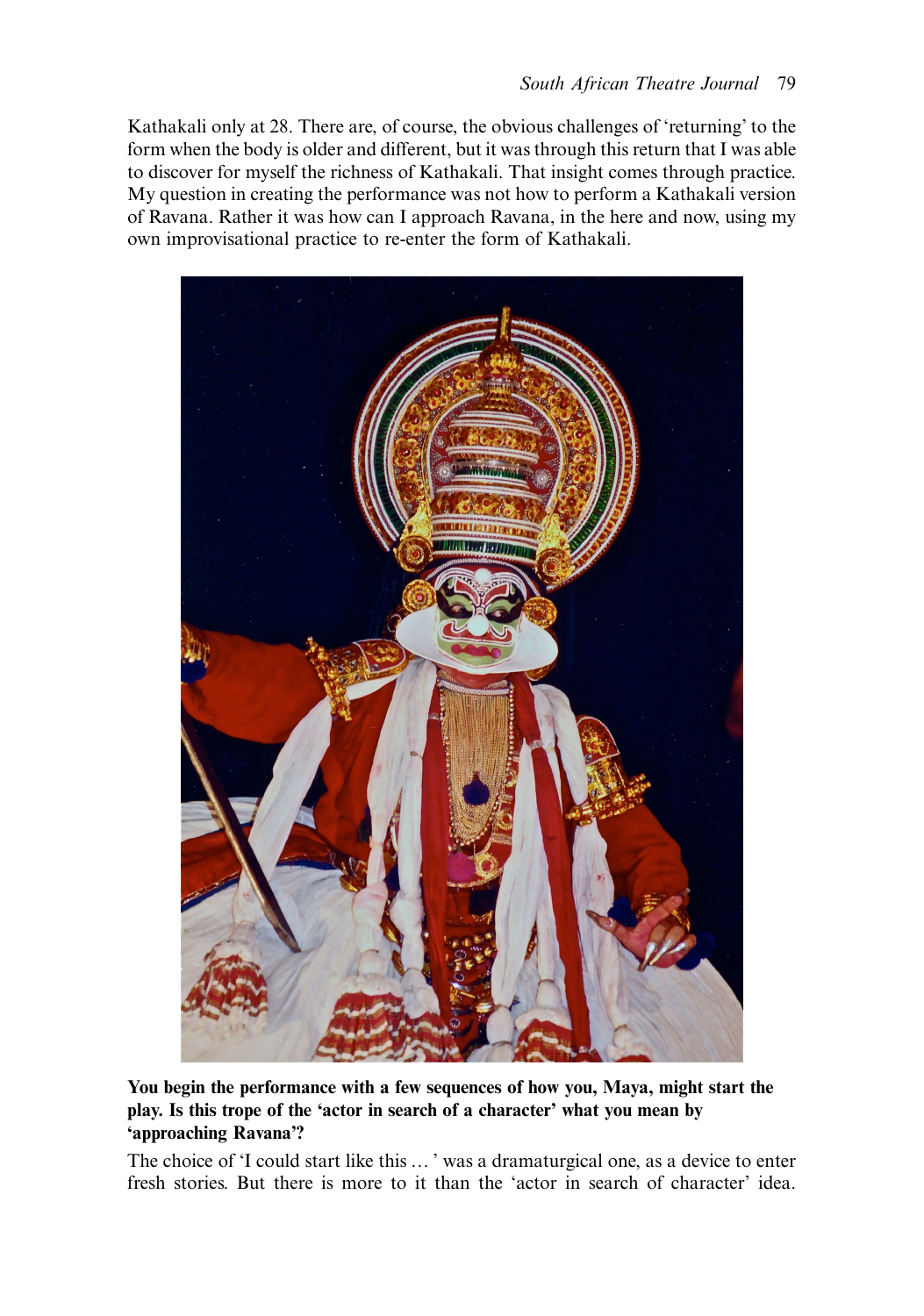Kathakali approaches character in a fundamentally different way. There is an ongoing play between hand and facial gestures (mudra), breath, actor and character, all set to a certain rhythmic cycle. In a celebrated Kathakali play, Ravanothbhavam (Rise of Ravana), Ravana is on stage alone reminiscing to a slow ten-beat cycle. This is one of my favourite pieces in Kathakali. For me to approach Ravana is to dwell in the ten-beat cycle, to have Ravana approach me, if you like. The slow drums and cymbals beating out the ten beats in complex patterns slows down and intensifies one's breathing and you find yourself gradually entering an atmosphere that holds the enormity and complexity of this man.

When you start a Kathakali class, you are not told by the *guru* which scenic sequence (*padam*) you are doing. With each new mudra, you gradually start to recognize what situation or character you are playing. For me, when I hear the ten-beat cycle I feel I can enter his body and see the world through Ravana's eyes – not just through the Kathakali form but through an altogether new language.

In a Kathakali performance, the audience approaches Ravana from the section called the 'curtain look' (tera nokka) in Kathakali. The actor too prepares herself to enter the scene from behind a curtain held by two people on stage. The singer chants a shloka in verse form, which outlines the situation, the character's state of mind at the moment. The character is revealed bit by bit from behind the curtain. First the top of the crown is revealed, then the eyes, the face and finally the whole body. It is as if the character, in the presence of the audience, transforms into character and finally meets with the audience. There is an enticement in the way the character is approached: now you see him, now you don't, behind and around the curtain, before he eventually tugs at the curtain and brings it fully down. For me the structure of Ravanama is similar – we discover him slowly through navigating and reinterpreting different stories.

'Evil', as you know, is too limited a word to describe some of our mythological characters. Ravana's face is painted green (for noble) but because he is arrogant and has a streak of evil in him, he wears the white nose. Ravanothbhavam opens with Ravana immersed in himself, deep in thought. You are witness to that moment of him being with himself. To begin with he does not talk, he fans himself. His first mudra is 'I'. It is a large, inner-oriented 'I', as in: 'Why am I so satisfied today?' It is not about conveying any message, in the sense that he is not immediately talking to you or any other character. I so love it, because in that opening question we are taken straight away into the arrogance and essential character of the man. We know all these background stories about Ravana, about his ten heads, that he was a lover of the arts and created the musical scale of the Sankarabharanam Ragam. You are aware of what will be played out in performing Ravana. But the whole scene in Kathakali may just end up being about that one moment – the scale of his 'satisfaction' that is made up of his heads and his range of facets. This is like a soliloquy. And not quite. The question comes from an arrogant man who wants the world to know the answer. This liminal space was another attraction point for me. He is with you, yet with himself. There's something contemporary about that. In a single moment we may face ourselves, step out to meet the world and then shut ourselves off from ourselves. So, whether it's the curtain look or his in-and -out stance, these became the dramaturgical devices in creating Ravanama. They also gave me clues to how to approach the man himself.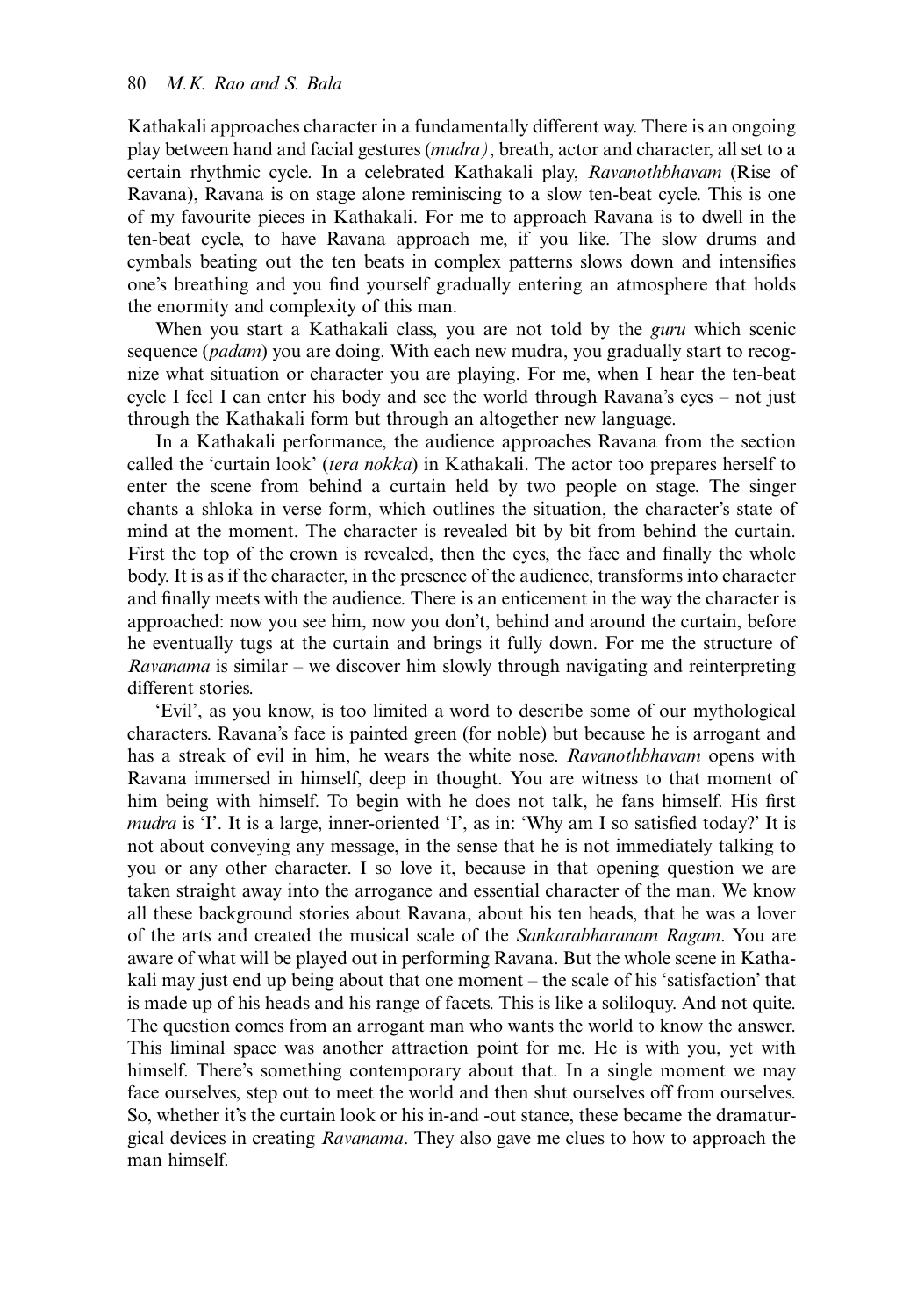

Another instance of how I approached Ravana was the newspaper scene. I wanted something that would place me very firmly in the here and now. One of my daily rituals is reading the newspaper. In improvising, I used the teacup, the newspaper, and put on the ten-beat chenda music and waited to see what happens. I turned the pages slowly, waiting. I had to find a way to slowly encounter Ravana, but that route of latching onto him, of getting my teeth into him, needed to come through the tension of the chenda from Kathakali on the one hand, and turning the pages of the newspaper, on the other. $3$  Here, without planning it, I also translated elements from the martial art form, Kalaripayattu, where the performer describe their moves even as they do it, 'I now place the foot, I bend over, I turn around, I fold my hands to the goddess' and so on. In this case, I say 'a woman wakes up in the morning … turns the pages … '. I suppose I was interested in how I might use this as a device, both as an actor as well as a character to meet Ravana in the here and now.

## What does it imply for you as a woman to perform Ravana? And what about Sita, the woman Ravana desires? How do you translate that configuration?

Ravana was attracted to Sita in the Ramayana. But I wasn't attracted to Sita at all. All this re-evaluation of Sita that has been attempted in various interpretations of Sita has never appealed to me, her splitting open and entering into the earth, her acquiring agency and becoming independent of her husband, and so on. So that's one difference between me and Ravana. I am not drawn to Sita, but Ravana is. Yet that's how I meet him. Attraction is what is common to both of us. But I don't have to become Sita or be drawn to Sita to meet him. Interestingly, in Kathakali I don't think there is a single story that deals with Ravana's attraction to Sita. You find it in Kudiyattam, not in Kathakali. But even in Kudiyattam, it is something very tentative and fragile. I have seen the renowned Kudiyattam master, Ammanur Madhava Chakyar, playing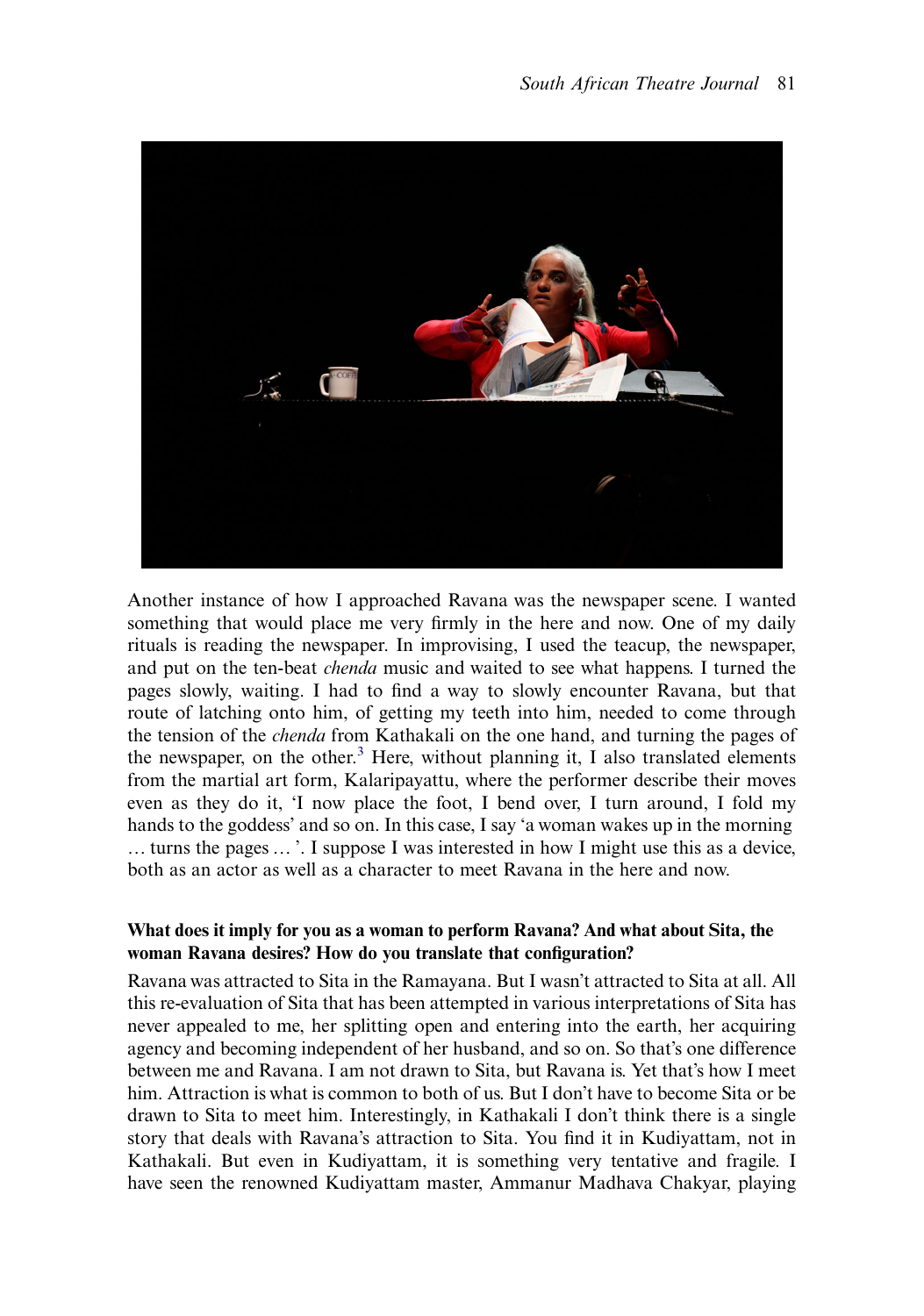## 82 M.K. Rao and S. Bala

Ravana in the scene of the garden of Ashoka. The way the old man performed it! He approaches Sita, knowing she will be repulsed by him. He tries to appease her with gifts. One after another. And with each he fails. All this came alive to me and inspired me as I was improvising. So Ravana came to me via all these other stories, which I dipped into in improvisations. And that is the substance of the performance. Much like a deck of cards the actor improvises her way through a selection of stories about Ravana in an effort to find him and make a show about him! Sometimes different stories 'clashed' on the floor and a new story would emerge.



There are certain formal elements of Kathakali I wanted to hold on to regardless of whether the audience understood it or not. The Kathakali *mudra* for woman (stri), for instance, is one such element. I needed its presence because that's the way I get to Ravana, i.e. Ravana in search of the woman, Sita. In the initial instant of playing out the act of 'looking for Ravana', I thought it would be me, Maya, looking for Ravana. However, the form allowed me to retain the tension in that quest without resolving it in a linear manner. In playing out Ravana's attraction to Sita, the actor discovers him. That's one of the routes. The *mudra* sustains the oscillation between the self, the actor and the character. In holding the mudra of 'woman' there is a bit of Sita and a bit of me. Or it could evoke my attraction to Ravana as the man who is attracted to Sita.

In the 'Thigh'sequence, I also translated the amorous attraction of Ravana to Sita by pushing it into the realm of contemporary popular imagination and cinema. This is not necessarily 'my' Ravana or Kathakali's Ravana. In Kathakali, there is a famous scene describing Mandodari (Ravana's wife) sitting on Ravana's lap, and his description of her beauty and his attraction for her. Of course, he is dressed in full Kathakali regalia. In my quest for him, I bare my thigh to see if it will help me realize his desire of Sita. The lap of Kathakali versus the thigh of today. However, the repeated action of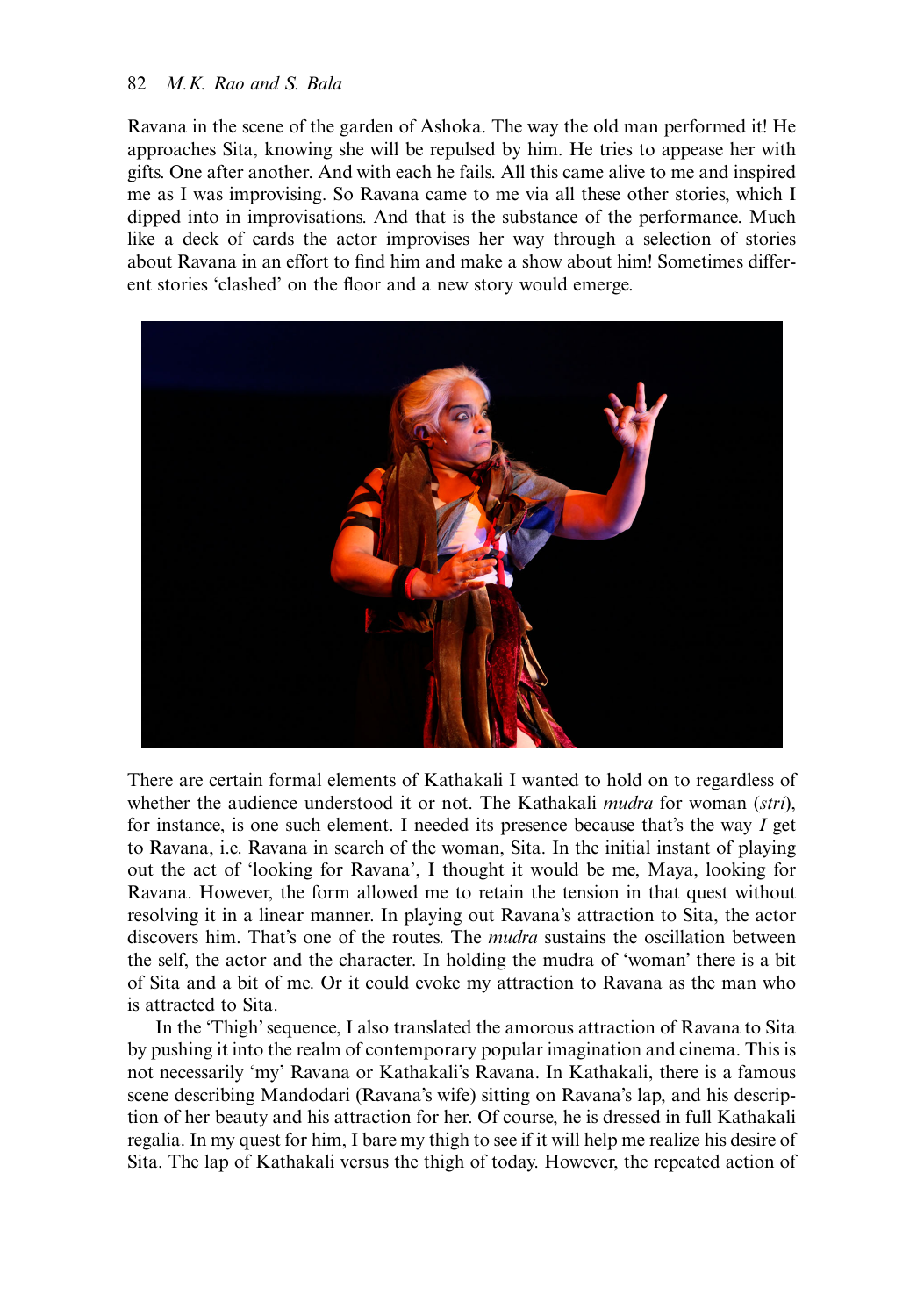calling, wooing, cajoling, ordering Sita to come sit on his bare thigh took me smack into another story, where Sita is actually Ravana's long lost daughter. The lecherous or lover's thigh turned into the pathos of the father's lap.



### Talk a bit more about your use of pop culture as translational tool in the performance

I often use items in the newspaper as point of departure. A lot of my comedy work has come out of reading newspapers. Or watching the news on television. Once, a single line from the home minister's address in parliament on terrorism became the takeoff point for a comedy episode. In another instance, the shock and the many explanations that followed of an Indian female film star caught on camera kissing a Hollywood star (off the sets), proved to be excellent stuff for another episode.

I also love dancing. I often put on different kinds of music and dance. This serves as a prompt and offers material for improvisation. In fact, that's the story behind the use of the Michael Jackson track 'Bad' in Ravanama. I happened to be dancing to Michael Jackson one day, and it triggered my imagination. I took the song in to the rehearsal space and started playing with it. In popular imagination, Ravana fits in with this description, it is as if he speaks in Jackson's voice, something like, 'you think I'm bad, you burn giant effigies of me, you rejoice watching me burn to cinders, if you think I'm bad, I will be bad!'. With this 'Bad' sequence, however, I just followed a kernel of an idea. I wasn't sure at all how it would go down with audiences. I wasn't trying to convey a message. My own approach to it was a bit like the 'curtain look' in Kathakali I mentioned earlier. One presents the character rather than playing it out. One is simultaneously observing oneself and the audience, as well as observing the audience observe itself. In this case, what it thinks of Ravana. That offers much material to play around with. Then cinema comes in. Many of the villains of Indian cinema, certainly of the '60's and 70's, seemed to say, 'I'll go beyond your imagination of what you think is bad. I'll be worse than bad'. I must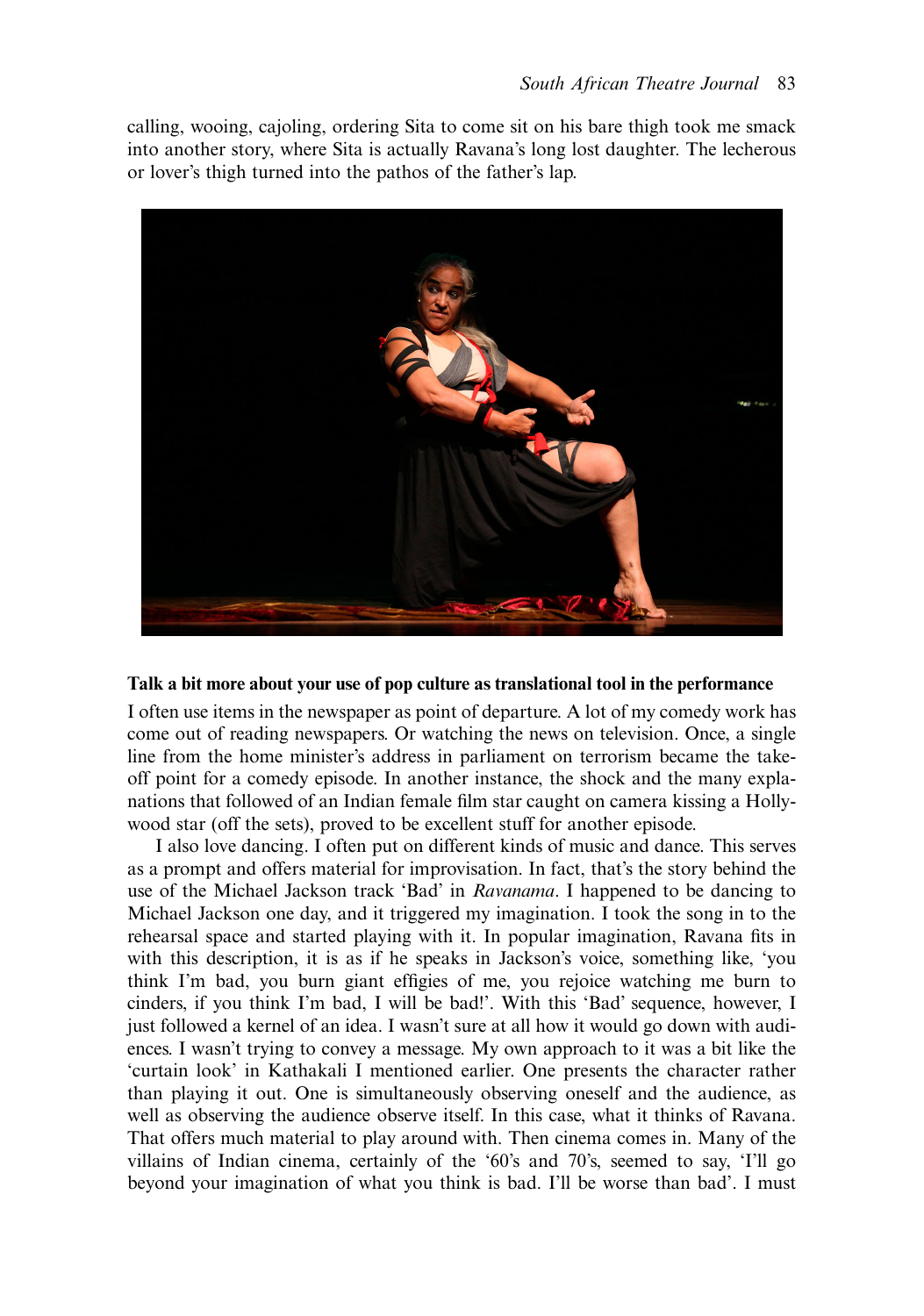say that cinema has impacted so much on me and forms an important part of my creative impulse.

It's very tricky to think one can just use a Kathakali *mudra* or *tala* as a device and slap it onto a contemporary performance. Will it remain static and forced? Or will it be a device for further discovery? If you have a fixed preconceived idea of what it should convey, then I think it will be a bind, it won't be a discovery. However, I think I have spent many hours soaking in both Kathakali and specifically Ravana in Kathakali, to not let an odd mudra or a stance hold me in within the form, but rather to let it be the diving board to take me into unchartered spaces. The work with both popular elements and Kathakali was an attempt to use them as devices for further discovery.



## You spoke of myths in terms of the tributaries of a river and of their potential to generate stories. In Ravanama you introduce several fragments of stories, often stories that don't belong to the mainstream canon. How did you weave these together in performance?

I don't trust myself with the method of sitting down and conceiving a sequence on paper. I need to first prepare the body in a way so that it can receive a fragment of an idea or story with an imagination quite different from the one that's at play when you sit at a desk and write. Listening to and taking in sound and rhythm plays a big part in this preparation. Finding a new way of breathing within this rhythm is the next step. And then you let the mind drop single fragments of different stories into this landscape of breath and rhythm. Sometimes I put an object in the space hoping it may work as a trigger. You're all set for a creative journey. Of course, it's not as simple as how I describe it. Sometimes nothing happens for long.

To give you some examples:

I sometimes play with flour in improvisation. It concretizes my imagination and it creates special powerful spaces which I can investigate. At one point I drew a line with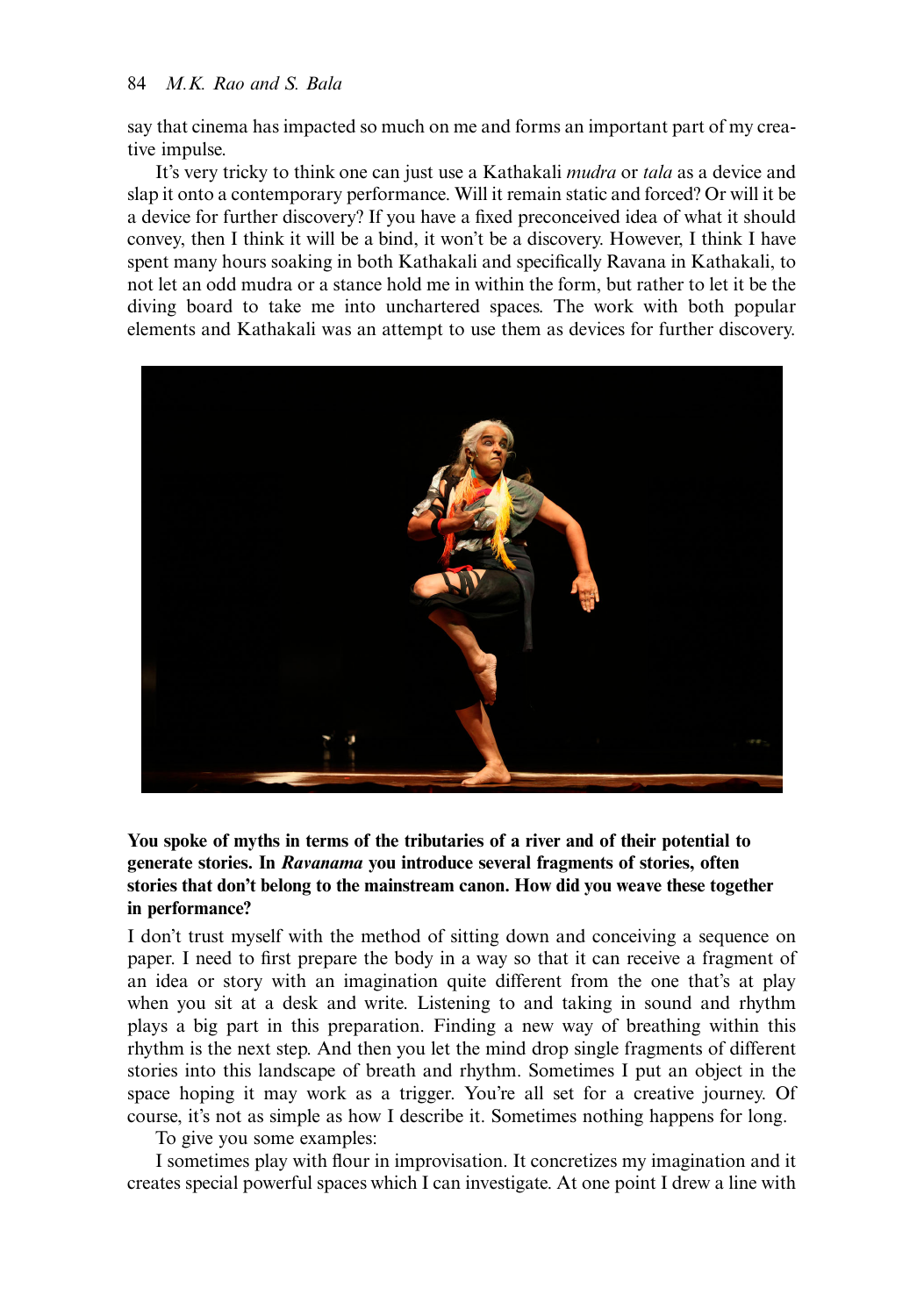flour between my feet. It became the forces of earth and air coming together. From here I made the associative connection with a story, in which Ravana asks the gods for a boon to become a bird. I still get goose bumps when I recall that moment. This large man on earth who is the king of Lanka and lord of a huge army with an imposing power over the land transforms into a bird, to not tread on the earth so his heavy footfalls would not disturb Sita lying under the covers of the earth. When this story of Ravana turning into a bird and flying away came to me in a flash, I pursued it hoping it would take me further into Ravana's world.

Sometimes these stories collide, different perspectives are placed adjacent to each other. For instance, I came across a story of a meeting between Ravana, Sita and Surpanakha (Ravana's sister), many years after the Ramayana has ended. All three of them have now chosen to live in the forest. Neither one knows that the other is there. Surpanakha, once maimed by Rama in response to an act that ultimately led to Sita's kidnapping, tends an exquisite garden of her own. Sita lives in another corner of the forest with her twin sons. Ravana is playing the veena (string instrument) in a cave somewhere. I don't know if this is also in the story, but in my head, this is when the Raga Sankarabharanam gets created. Sita hears the strains of the sound of the veena, is drawn to the cave, bends low and enters it. These moments are the tiny meeting points between me and Sita, where we both enter together, attracted to this man in very different ways. According to the story, she sees Ravana and asks, 'what are you doing here? I thought my husband had killed you?'. He replies, 'Before I died, I asked the gods for a boon to become a bird and fly away'. She sits down and says she is unable to remember anymore what happened. Then he tells her the story of Ramayana in the way that he experienced it. What fascinates me is that in a story such as this, Sita is freed from the strings of the mainstream story of the Ramayana. By freed, I mean that having once spent 14 years roaming this forest with her husband Rama, today she is on her own. She will discover another forest, another self. And in this version, it is Ravana who takes hold of the reins of the story. It is no more Ramayana.

I linked this to another story wherein Sita is Ravana's daughter, but is discarded as a baby because she is cursed at birth that she will be the cause of her father's death. I revisited this story by dwelling in the moment when Sita and Ravana are sitting face to face in the cave and because his instrument, the veena, lies between him and her – the artist, not the king, Ravana – he suddenly realizes that she is his daughter. The moment is immersed in beauty, of multiple mirrors reflecting back at each other. The strings of the *veena* lie waiting to be plucked, the realization of Ravana that the beauty of Sita he was attracted to is actually his daughter – a reflection of his own inner beauty that flows through the strings of the veena. Sita's inexplicable request that her husband's sworn enemy, Ravana, should be the one to retell her the Ramayana. Why him? What is that attraction about? And it goes on. These are the kind of packed moments that are waiting to be unpacked through improvisation  $$ and in this case, the performer too is part of this web of attraction.

How does one translate beauty? As I sat there, motionless, as Ravana, it came to me bit by bit. Beauty is about presence. It resides in you. Time is now of no consequence to both of them, in the forest, far away from the court. It was a special moment when that moment happened for me. And the words that came to me were, 'They sat, facing each other for days on end. Neither spoke a word … Finally one morning Sita said, "Will you teach me to play the veena, father"'. The stuff of realization is born out of time, of space. No words, no explanation. She does not need him to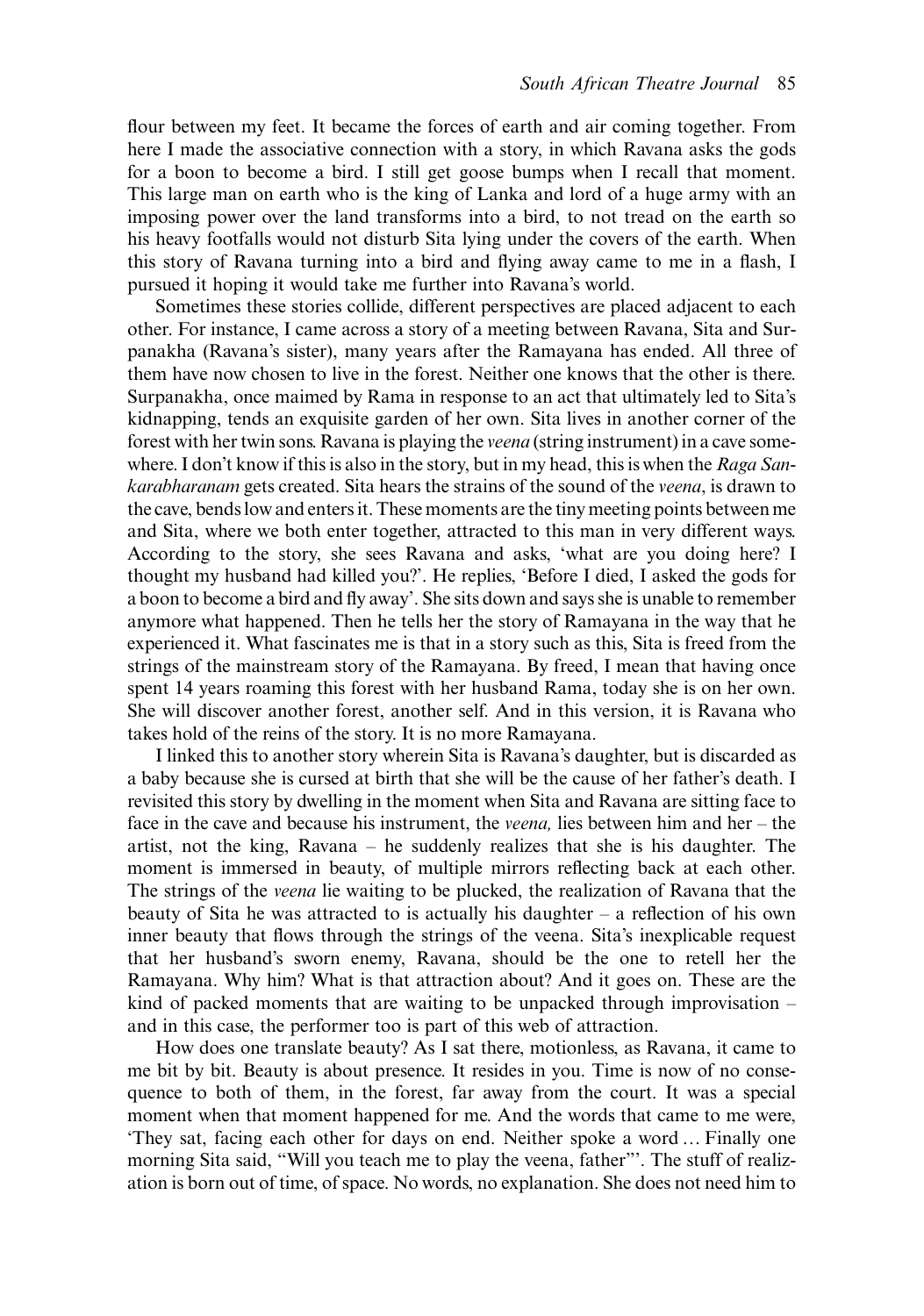### 86 M.K. Rao and S. Bala

tell her he is father, she knows. It's a truly epic moment. This is only possible in epic. It was as if the invisible presence of Kathakali, sitting around the veena made this realization possible. It allowed for me to dwell in the encounter of veena, sound, man, woman, beauty, for them to jostle and give birth to the next moment in the story, a completely new story, never told before.

## What is your method of working with your body? How do you prepare yourself to be responsive to the reservoir of stories?

I never start an improvisation without a long session of yoga and pranayama. So there is a sense of 'openness' and cultivated it over the years. I take in air. I don't call it breathing. 'Vayu kudukku' – 'give air' is the literal instruction that my guru would give. It is a way of pushing air to widen the eyes, a way of letting breath fill oneself with emptiness. It is an image that I have sustained and find very exciting, a sense that there is only this thin film of skin that holds this whole body, this machinery, together. This body, full of the elements will become the carrier of something new. I don't know how and what it will generate and how the world outside will impact on it. I simply must make myself available to receive it. In fact, this is an important principle on which I based my teaching practice – how to train the body to be open.

To me, when my gaze is steady, resting on a point, breathing, looking both outwards and inwards simultaneously, then the breathing slows down and I'm ready to travel, it's the start of a creative journey, I keep myself ready to be surprised by what the next moment holds and how it will unfold. I wait. I listen, stay, ride along with my breath that flows in and out to the point where the gaze rests. It takes in shapes, colours. It weaves in randomly selected elements from the story or stories. These elements seem to lie scattered both inside and outside of the body. And then you start playing, juggling with these elements: a fragment of Sita's sari lying there that collides with a dark cave that resides within the body. Meaning starts to get constructed. Sometimes fragments of sound or text may slip out. Each successive moment gets built from the last one. The space gets more and more imbued with the meaning you create. You may slip in and out of characters, or you may simply be a container of elements that are speaking to each other. Everything is possible. Sometimes I keep one or two objects in space to create a tension.

You see, in Kathakali, when you hold your eyes wide open, you actually don't see fully. When the Kathakali guru would say 'look at the flower', I somehow never actually visualized any flower. For me the eyes became big, it was like the 'flowerness' was being created in the body, not out there. It's rather a sense that by 'giving the body and eyes air', one is filled with a sense of 'flowerness'. The blood flows differently when the breathing changes. I am not saying that I have a rehearsal technique for holding my eyes in a particular manner. Over the years of Kathakali practice, I have gradually gained a sense of locking in the gaze with breathing. That sets off the imagination. I have adapted this in my teaching practice – change the way your gaze moves in space and you may get the first signals of how your character thinks, sees the world.

The gaze (nottam) is critical for preparing the ground on which the hand and the body is going to start moving and creating action. It is the gaze that actually goes out and covers space. One can hold it in a certain way and give it one's own air (vayu). It colours the objects and space around oneself. What is now a notebook with eyes wide open becomes something else with a gaze that is prepared, changed, extraordinary – it is no